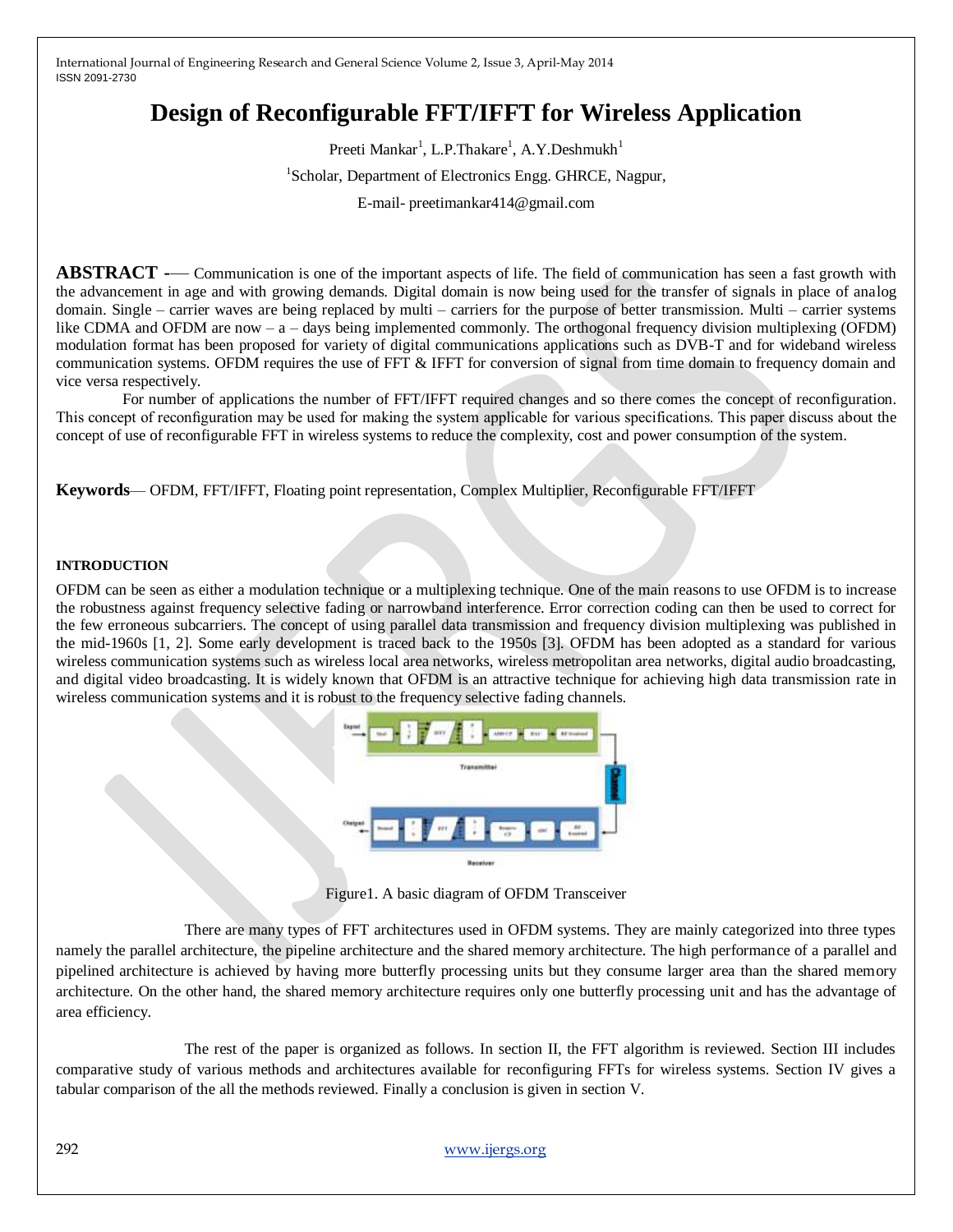## **FFT ALGORITHM**

Fast Fourier transform (FFT) has been playing an important role in digital signal processing and wireless communication systems. The choice of FFT sizes is decided by different operation standards. It is desirable to make the FFT size changeable according to the operation environment. The Fourier transform is a very useful operator for image or signal processing. Thus it has been extensively studied and the literature about this subject is very rich. The Discrete Fourier Transform (DFT) is used for the digital signal processing and its expression is given below

$$
X(k) = \sum_{n=-\infty}^{\infty} x(n)e^{j2\pi\frac{nk}{N}} \qquad (1)
$$

It appears obvious that this expression can not be computed in a finite time due to the infinite bounds. From that, the usully computed expression is the N-points Fast Fourier Transform

Given below

$$
X(k) = \sum_{n=0}^{N-1} x(n)e^{j2\pi \frac{nk}{N}} \cdots (2)
$$

The expression of the FFT is bounded and computable with a finite algorithmic complexity.

This complexity is expressed as an order of multiplications and additions. Computing a N-points FFT without any simplification requires an algorithmic complexity of O(N2) multiplications and O(N2) where O denotes the "order of" multiplications and additions. Note that the real number of additions is  $N(N-1)$  which is  $O(N2)$ . This reduction of complexity is however not sufficient for the large FFT sizes that are used in many digital communications standards.

FFT and IFFT methods have three types. One is fixed radix FFT, Mixed radix FFT and Split Radix FFT.[4] Fixed radix decompositions are algorithms in which the same decomposition is applied repeatedly to the OFT equation. The most common decompositions are radix-2, radix-4, radix-8 and radix-16. An algorithm of radix-r can reduce the order of computational complexity to O(N logr(N)). Mixed-radix refers to using a variety of radices in succession. One application of this method is to calculate FFTs of irregular sizes. Mixed-radix can also refer to a computation that uses multiple radices with a common factor. This could be a combination of radices such as 2, 4, and 8. These can be ordered in a way to simplify and optimize calculations of specific sizes or to increase the efficiency of computing FFTs of variable sized inputs. The split-radix algorithm is a method of blending two or more radix sizes and reordering the sequence of operations in order to reduce the number of computations while maintaining accuracy. "Split-radix FFT algorithms assume two or more parallel radix decompositions in every decomposition stage to fully exploit advantage of different fixed-radix FFT algorithms.

## **FLOATING POINT REPRESENTATION**

Floating point numbers are one possible way of representing real numbers in binary format; the IEEE 754 standard presents two different floating point formats, Binary interchange format and Decimal interchange format. Fig. 2 shows the IEEE 754 single precision binary format representation; it consists of a one bit sign (S), an eight bit exponent (E), and a twenty three bit fraction (M or Mantissa). [5]If the exponent is greater than 0 and smaller than 255, and there is 1 in the MSB of the significand then the number is said to be a normalized number; in this case the real number is represented by



Figure 2. IEEE single precision floating point format

293 [www.ijergs.org](http://www.ijergs.org/)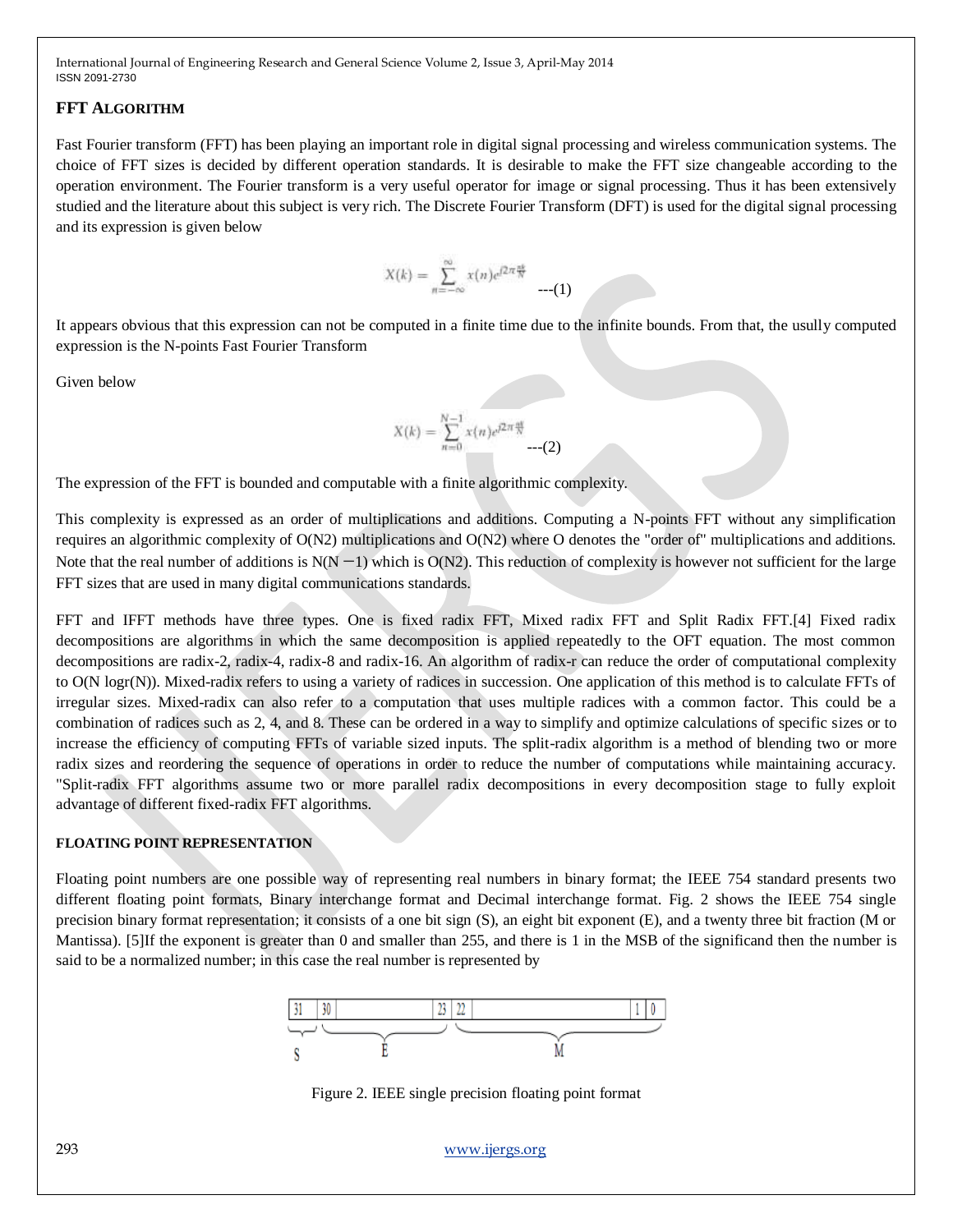Sign Bit: This bit represents whether the number is positive or negative. 0 denotes a positive number and 1 denotes a negative number.

Exponent: This field represents both positive and negative exponents. This is done by adding a bias to the actual exponent in order to get the stored exponent. For IEEE 754 this value is 127.

Mantissa: This field is also known as the significant and represents the precision bits of the number. It comprises of implicit leading bits and the fraction bits.

| ., |  |
|----|--|
|----|--|

| Precision           | Sign  | Exponent    | Fraction   | Bias |
|---------------------|-------|-------------|------------|------|
| Single<br>Precision | 11321 | 8 [30-23]   | 23 [22-00] | 127  |
| Double<br>Precision | [63]  | $11[62-52]$ | 52 [51-00] | 1023 |

In proposed work, the BCD input is first converted into floating number format. The process of addition, subtraction and multiplication in the middle stage i.e. the complex multiplier takes place in floating point format only.

At the end the floating output is again converted into BCD. The system can process signed, unsigned and decimal numbers thereby increasing the range.

## **Reconfigurable architecture**

A Reconfigurable FFT Architecture can be implemented by cascading several radix-2 stages in order to accommodate different FFT sizes. The signal-flow graphs for radix-2 to radix-24 butterflies are shown in Fig. 3



Fig. 3 Various Butterfly Operations

## Radix-2

The radix-2 PE applies one stage of radix-2 butterfly computations to its data. It is used when the size of the frame to be processed is 32 or 128 points. [7]The radix-2 PE is realized as a simplified radix-4 PE (Figure 2). The Butterfly Core is replaced with the simpler radix-2 butterfly network, consisting of two (2) complex adders/subtractors and one (1) complex multiplier. This circuit though is optimized further. In the split radix 128 and 32 point FFT computation, the twiddle factors for all radix- 2 butterflies have the constant value of  $(1+0i)$ . Plugging into the radix-2 butterfly equations we obtain:

Consequently, the complex multiplier (in the butterfly core) and the twiddle generator blocks are omitted.

294 [www.ijergs.org](http://www.ijergs.org/)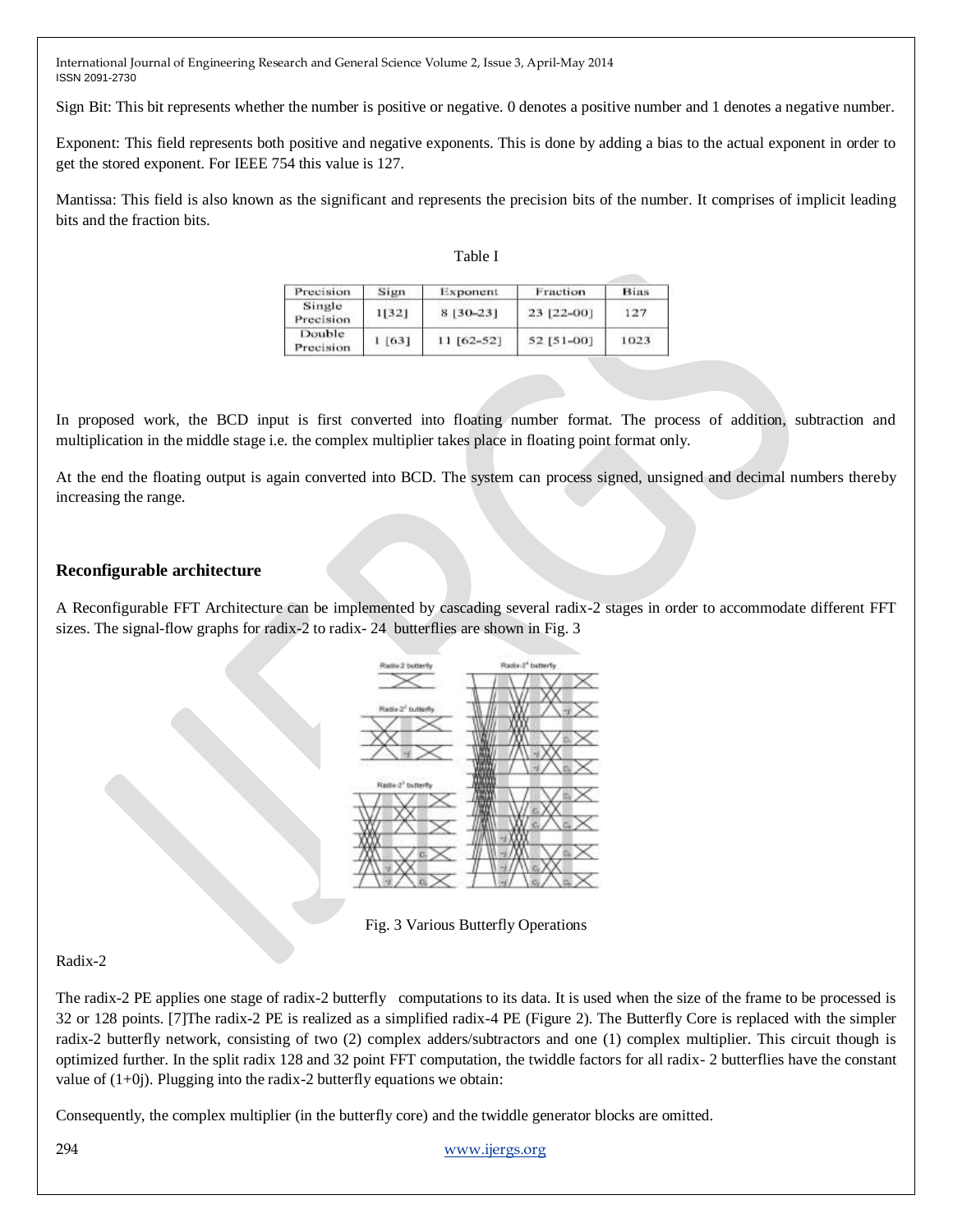The general fixed-radix algorithms decompose the FFT by letting  $r=rl=r2...=rm$ . The r-point DFT is called the butterfly, which is a basic operation unit. Higher radix decomposition is often preferred because it can reduce the computational complexity by reducing the number of complex multiplications required. The trade-off is that the hardware complexity of the butterfly grows as the radix becomes high. However, a fixed-radix algorithm is sometimes found deficient due to its limitation on FFT size (power of r). As we prefer higher radix algorithms to reduce the computational complexity, the flexibility of the FFT size is also limited. Therefore, the mixed-radix algorithm is adopted in our design to keep the architecture flexible while using a high radix algorithm.

# **SIMULATION RESULTS**

1. BCD to Floating Point Representation:

| Now:<br>900 ns                               |        |           | 200          |              | 400         |              |
|----------------------------------------------|--------|-----------|--------------|--------------|-------------|--------------|
| $\Box$ $\Box$ bcd[10:0]                      | $-700$ |           | 62           | 82           | 102         | 122          |
| $\blacksquare$ $\blacksquare$ floating[31:0] | 3      | 32'hUUUUU | 32'h42780000 | 32'h42A40000 | 32'h42CC000 | 32'h42F40000 |
|                                              |        |           |              |              |             |              |

# 2. FLOATING POINT REPRESENTATION TO BCD:

| Now:                      |     |      |             |            |            |      |      |             |     |
|---------------------------|-----|------|-------------|------------|------------|------|------|-------------|-----|
| 6000 ns                   |     | 5000 | 5200        | 5400       | 5600       |      | 5800 |             | 600 |
| ò <mark>∬</mark> dk       | 0   |      |             |            |            |      |      |             |     |
| <b>D</b> M floating[31:0] | 3   |      | 32h42740000 | 32h42C0000 | 32h42F0000 | υνυι |      | 32h431C0000 |     |
| <b>E M</b> bcd[10:0]      | 156 | 244  |             |            |            | 120  |      |             | 156 |
|                           |     |      |             |            |            |      |      |             |     |

# 3. 2- POINT FFT:

| Now:<br>4000 ns            |               | 3200<br>3000          |              |  | 3400         |  |  | 3600         |    | 3800 |              |    |
|----------------------------|---------------|-----------------------|--------------|--|--------------|--|--|--------------|----|------|--------------|----|
| <mark>d∬</mark> clk        | 0             |                       |              |  |              |  |  |              |    |      |              |    |
| $= 51 x1[10:0]$            | 110           | 623<br>61             |              |  | 63           |  |  |              |    |      |              |    |
| $\Box$ 5 x2[10:0]          | 70            | 198                   | 21           |  |              |  |  | 25           |    | 55   |              |    |
| $\blacksquare$ My1[10:0]   | 45            | 45<br>41              |              |  | 76           |  |  | 97           |    | 72   |              |    |
| $\blacksquare$ My2[10:0]   | 40            | 40                    |              |  | 50           |  |  |              | 47 |      |              | 35 |
| $\blacksquare$ M fx1[31:0] | 3 <sub></sub> | 441BC                 | 32'h42740000 |  | 32'h427C0000 |  |  | 32'h42900000 |    |      | 32'h42B40000 |    |
| $\Box$ $\Box$ fx2[31:0]    | 3             | 43460                 | 32'h41A80000 |  | 32'h41500000 |  |  | 32'h41C80000 |    |      | 32'h425C0000 |    |
| $\blacksquare$ 5 (17131:0) | 3 <sub></sub> | 144D4<br>32'h42A40000 |              |  | 32'h42980000 |  |  | 32'h42C20000 |    |      | 32'h42110000 |    |
| $\Box$ $\Box$ fy2[31:0]    | 3             | 43D48                 | 32'h42200000 |  | 32'h42480000 |  |  | 32h423C0000  |    |      | 32'h420C0000 |    |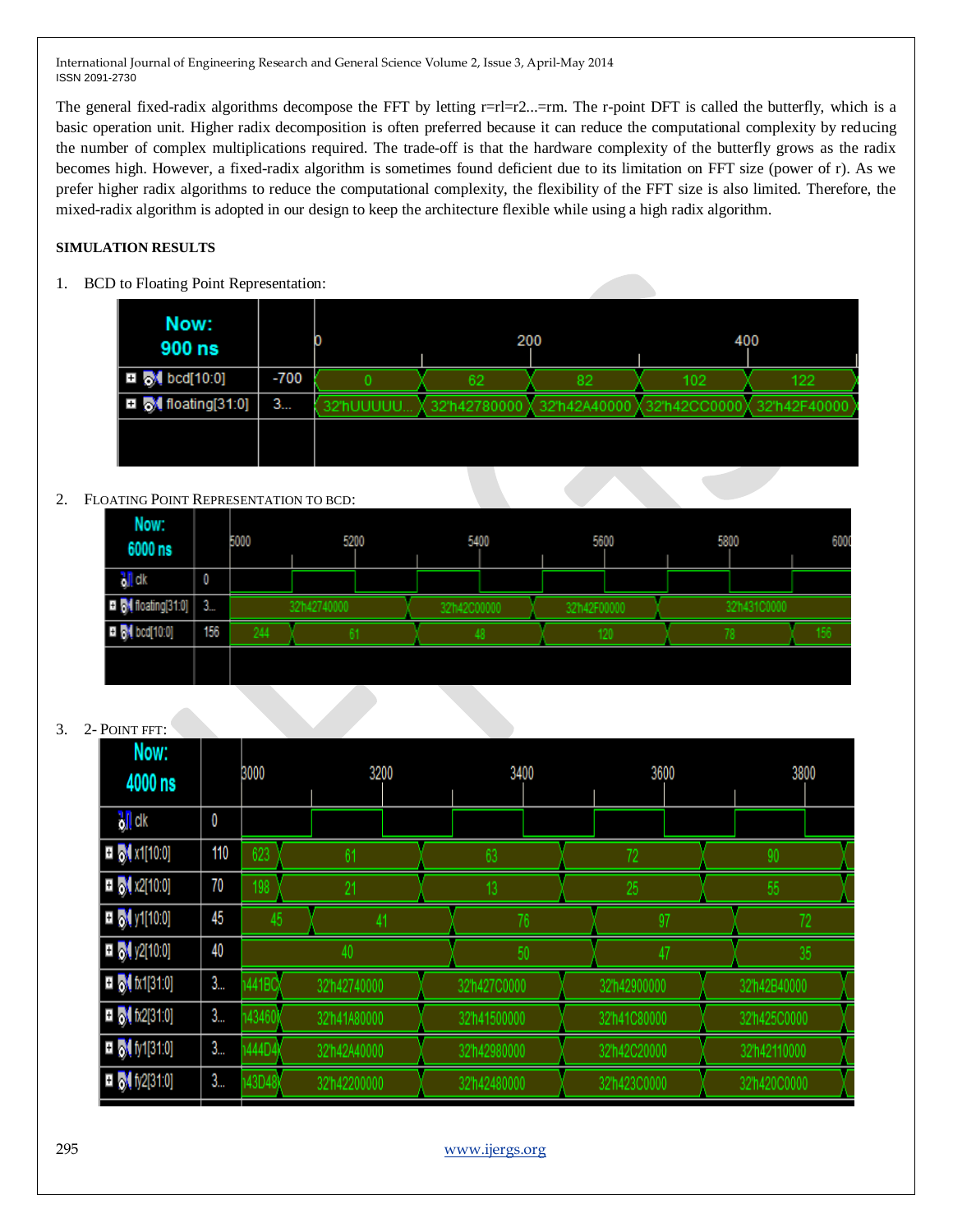#### 4. 4-POINT FFT:

| Now:<br>2000 ns          |                | 100             |                | 200 | 300             | 400             | 500  |
|--------------------------|----------------|-----------------|----------------|-----|-----------------|-----------------|------|
| <b>EI 54 x0[10:0]</b>    | 5              |                 |                |     |                 |                 |      |
| <b>□ 图</b> x1[10:0]      | 6              |                 |                |     |                 |                 |      |
| <b>0</b> 8 x2[10:0]      | 10             |                 |                |     |                 |                 |      |
| <b>EI &amp; x3[10:0]</b> | 9              |                 |                |     |                 |                 |      |
| <b>D</b> 81 y0r[10:0]    | 26             |                 |                |     |                 |                 | 16   |
| <b>□ 6</b> y0i[10:0]     | $\mathbf 0$    |                 |                |     |                 |                 |      |
| <b>■ 例</b> y1r[10:0]     | 5              |                 |                |     |                 |                 |      |
| <b>El 84</b> y1i[10:0]   | 1.             | 11'b10000000100 | 11010000000010 |     | 11/b10000000001 | 11'b10000000010 | )000 |
| <b>D</b> 8 y2r[10:0]     | $\overline{2}$ |                 |                |     |                 |                 |      |
| <b>□ 6</b> y2i[10:0]     | $\mathbf 0$    |                 |                |     |                 |                 |      |
| <b>El SV</b> y3r[10:0]   | 5              |                 |                |     |                 |                 |      |
| <b>0</b> 84 y3i[10:0]    | 3              |                 |                |     |                 |                 |      |
|                          |                |                 |                |     |                 |                 |      |

#### 5. 4-POINT IFFT

|                          |              |                  |              |              |              |              | 2,000,000 ps |
|--------------------------|--------------|------------------|--------------|--------------|--------------|--------------|--------------|
| <b>Name</b>              | <b>Value</b> | 1,999,995 ps     | 1,999,996 ps | 1,999,997 ps | 1,999,998 ps | 1,999,999 ps | 2,000,000 ps |
| x0[10:0]                 |              |                  |              | 4            |              |              |              |
| $\frac{1}{2}$ x1[10:0]   | 2            |                  |              | 2            |              |              |              |
| $\frac{1}{2}$ x2[10:0]   | з            |                  |              | 3            |              |              |              |
| $\frac{1}{2}$ x3[10:0]   | 1            |                  |              | 1            |              |              |              |
| $\frac{1}{10}$ y0[10:0]  | 4            |                  |              | 4            |              |              |              |
| $\frac{1}{10}$ y1 [10:0] | 00100000010  |                  |              | 00100000010  |              |              |              |
| y2[10:0]                 | з            |                  |              | з            |              |              |              |
| $\frac{1}{10}$ y3[10:0]  | 00011111111  |                  |              | 00011111111  |              |              |              |
| f(0r[10:0])              | 00000001010  |                  |              | 00000001010  |              |              |              |
| $^{6}$ f0i[10:0]         | 00000000000  |                  |              | 00000000000  |              |              |              |
| f1r[10:0]                | 00000000001  |                  |              | 00000000001  |              |              |              |
| $\frac{1}{2}$ f1i[10:0]  | 10000000001  |                  |              | 10000000001  |              |              |              |
| f2r[10:0]                | 00000000100  |                  |              | 00000000100  |              |              |              |
| $_{\odot}$ f2i[10:0]     | 00000000000  |                  |              | 00000000000  |              |              |              |
| $\blacksquare$ f3r[10:0] | 00000000001  |                  |              | 00000000001  |              |              |              |
| f3i[10:0]                | 00000000001  |                  |              | 00000000001  |              |              |              |
|                          |              | X1: 2,000,000 ps |              |              |              |              |              |

## **CONCLUSIONS**

 This paper presents various methods for programmable FFT/IFFT processor design has been for OFDM applications. The paper includes various low power, reduced complexity, and low cost methods of reconfigurable FFT/IFFT. The method used shows that by making use of floating point format the FFT/IFFT of signed, unsigned, decimal numbers can be obtained efficiently. Also by making use of reconfigurable architecture the system itself can be capable of switching into the radix algorithm according to the provided input and can provide the correct computation result. Using vedic mathematics for the complex computation helps to increase the speed of the computations and provide efficient results.